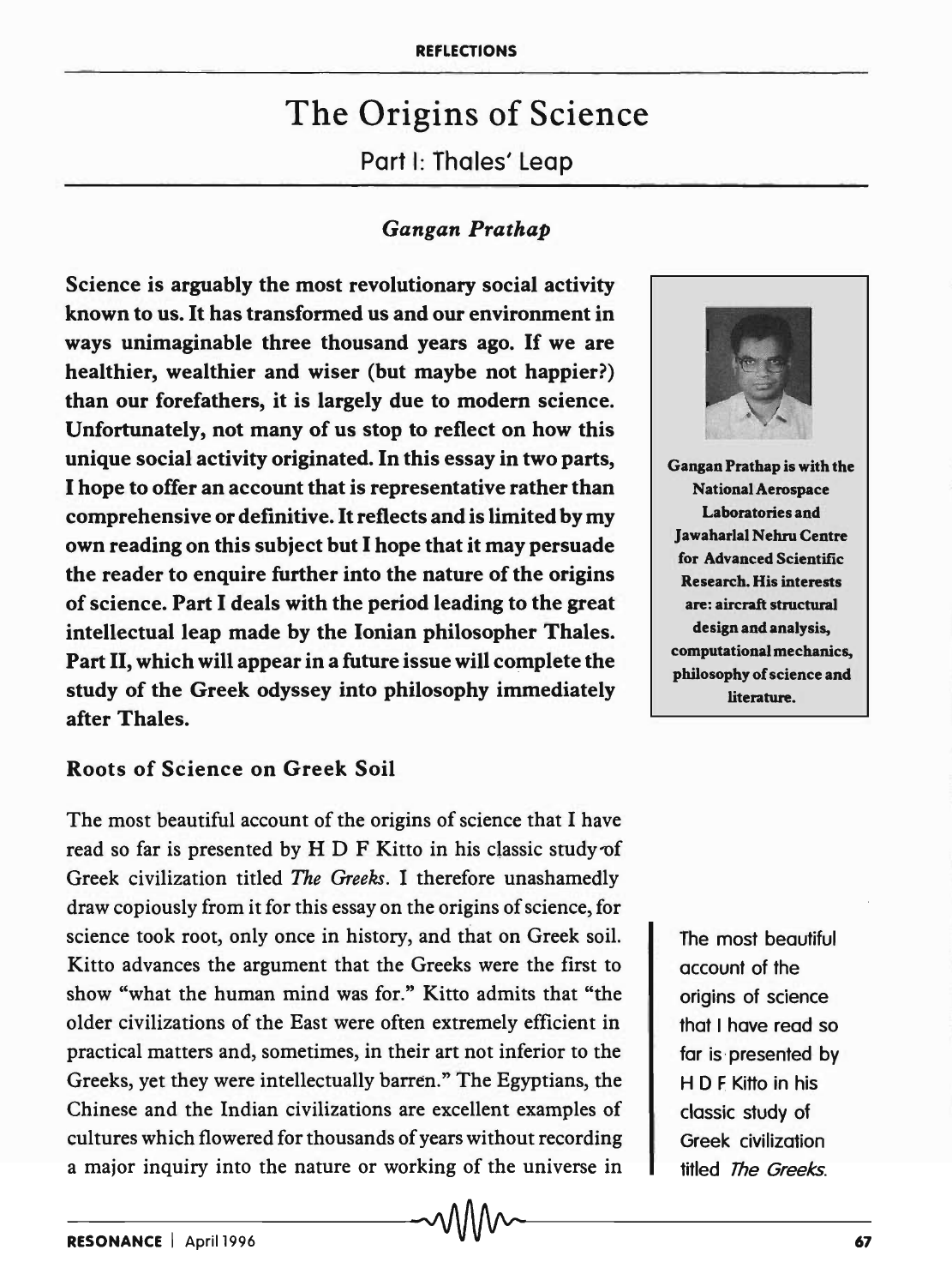The Greeks were among the earliest to create and perfect literature in forms other than religious or love poetry.

The modem **intellectual** tradition is to divide, to specialize and to think in categories or assign to pigeon-holes. The Greek instinct was to do exactly the opposite.

terms that could be called a scientific approach. Many of these civilizations were in advanced stages of development; they had invented agriculture and domesticated animals, built vast irrigation works, laid roads, organized themselves into villages, towns, cities and even networked these into empires, administered through systems of laws and government.

For millennia therefore, millions lived rich and varied lives, but died, failing to transmit through the written word, the experience of each generation beyond their own. The Dark Ages, wrote Robert M Pirsig, was merely the resumption of a natural way of life that had been momentarily interrupted by the Greeks.

The Greeks were among the earliest to create and perfect literature in forms other than religious or love poetry. Epic poetry, history and drama, philosophy from metaphysics to economics, mathematics and many of the natural sciences all originated with the Greeks. Here, says Kitto, was a literature which distilled, preserved and enlarged the experience of a people and began nearly three thousand years of modern human civilization. We can now understand why Goethe could make that cruel comment about the poverty of the philosophically illiterate that "he who does not draw from three thousand years is living from hand to mouth."

Kitto declares that the most typical feature of the Greek mind is a sense of the fundamental unity in nature and of a wholeness of things - holism describes this frame of mind. We can see this in Homer, says Kitto, where 'particular detail' and 'individual character' are firmly fixed into a 'universal frame'. The modern intellectual tradition is to divide, to specialize and to think in categories or assign to pigeon-holes (we call it reductionism now, or more simply, splitting) whereas the Greek instinct was to do exactly the opposite, to take the widest view and to see things as an organic whole (or lumping). Thus, even today, our scientific traditions can be split down the middle with one half being the lumpers and the other half being the splitters. Lumpers group together as many things as possible; splitters do not hesitate to create new categories whenever they see significant differences.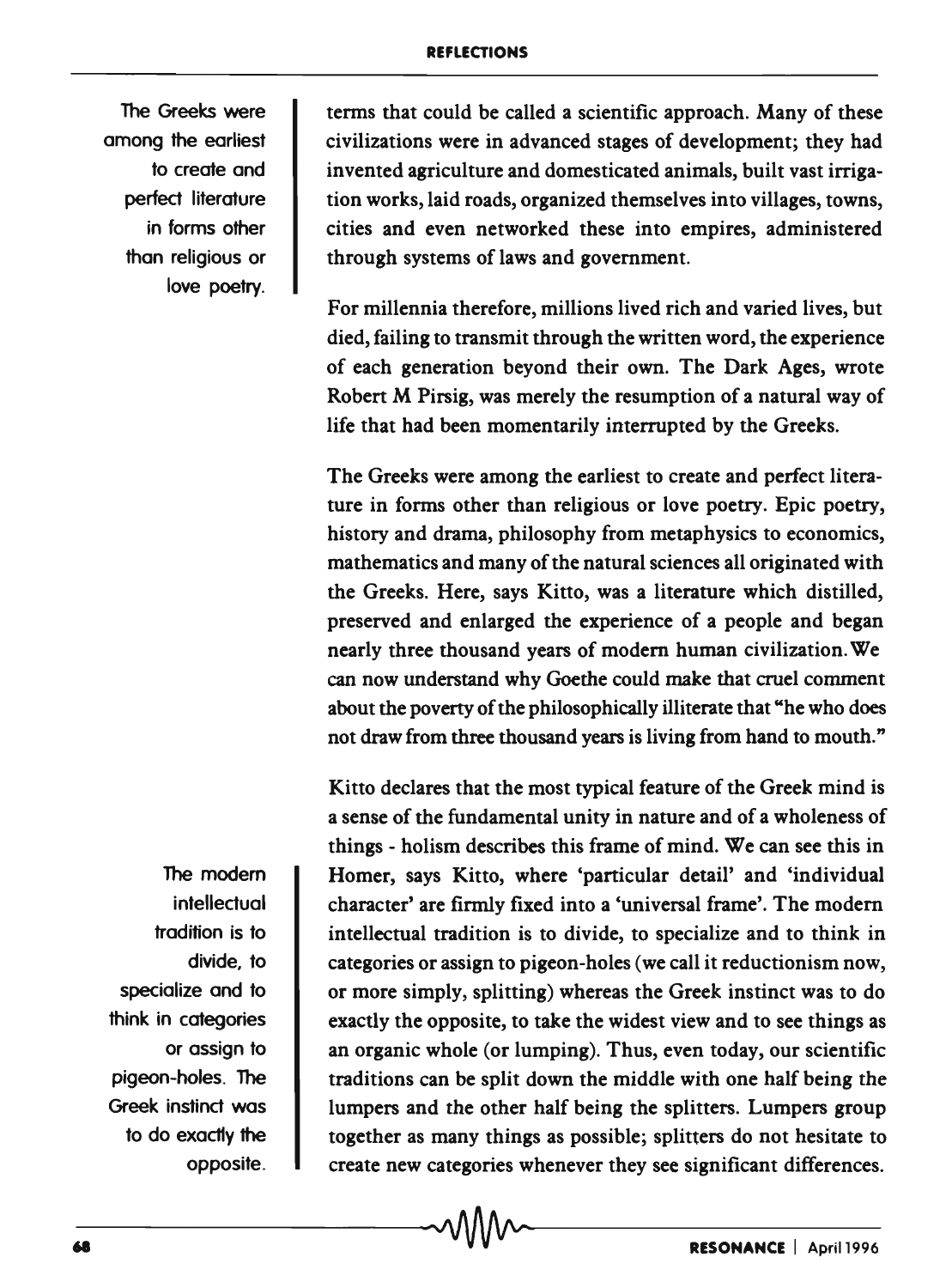#### REFLECTIONS

This Greek instinct for seeing things as a whole was joined by two other fashions, the firm belief in *reason,* and the search for what is *imperishable* in the affairs of men. Before this, all descriptions of the workings of nature were purely speculative, mythological or of the poetic imagination; what was imperishable was that which was transmitted to us by the Gods through the myths. This was true of all civilizations, Greek or otherwise. Kitto describes this well by relating the story of a Chinese philosopher who was asked what the earth rested on. "A tortoise", said the philosopher. "And what does the tortoise rest on ?" "A table." "And what does the table rest on?" "An elephant." "And what does the elephant rest on?" "Don't be inquisitive".

## From Mythos to Logos

The Greeks were the first to show us that the old Greek myths were only imaginative creations of the inventive mind. They began to glimpse that another level of myths could be discovered through reason and abstraction, which could replace the old myths. Let us now spend some time on this very transcendental leap from 'mythos' to 'logos'. Sociologists and anthropologists will tell us that in every culture the conventional means for structuring any kind of experience is the use of myths. The Greek word *mythos* means *word* - in the sense that it is a decisive or definitive statement on the subject. It can be taken to be the sum total of all early and prehistoric myths of all cultures and civilizations, Greek, Hebrew, Nordic, Vedic, to name a few. It could include superstitions and legends and these have in untold and immeasurable ways informed our present understanding of the world. A myth is always taken as received, from some authority, be it teacher or text and as an authoritative account of the facts or ordering of experience; it is not to be challenged or questioned.

The Greeks were to challenge all this. As opposed to *mythos,* the Greeks offered us *logos,* the Greek word denoting our rational understanding of the world. By rational, we mean that we attempt to arrive at an account of truth that can be demonstrated, discussed and debated using the instrument of reason. However, we

The Greek instinct for seeing things as a whole was joined by 1wo other fashions, the firm belief in *reason,*  and the search for what is *imperishable* in the affairs of men.

A Chinese philosopher was asked what the earth rested on. "A tortoise", said the philosopher. "And what does the tortoise rest on ?" "A table." "And what does the table rest on'r' "An elephant." "And what does the elephant rest on?" "Don't be inquisitive".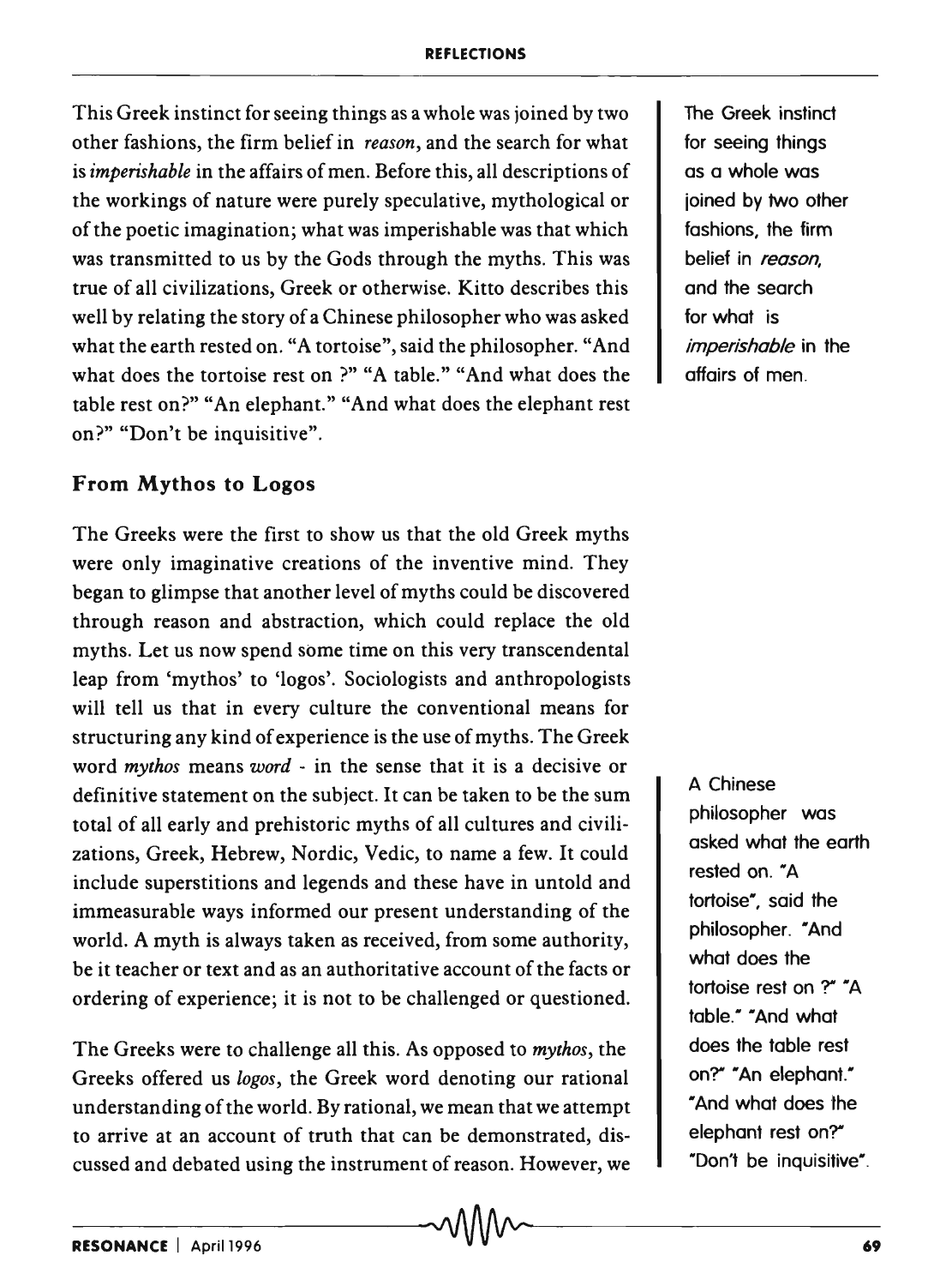Science, says John L Casti, is myth with discipline. cannot altogether dispense with myth-making. As the philosopher of science, Sir Karl Popper pointed out, all science is also myth-making, just as religion is, but with an important difference. In science, we deal with myths of a special type, in a special way - scientific myths are testable, change with experience and critical debate. Science, says John L Casti, is myth with discipline. This is the stage known as *positivism.* The value of observation and experiment is now seen and used to challenge myths and not merely accept them because they were received from authority.

# The Triumph of Logos Over Mythos

Let us now return to how the Greeks brought about this triumph of *logos* over *mythos.* The Greeks believed that the universe was not built on caprice or chance. They were certain that it obeyed certain laws and that these immortal principles could be discovered and explained. Even in human affairs, as a study of Greek tragedy will show, there is the implicit belief that it is not chance but a universal and inexorable law reigns. There is design, even in what may seem to be the complex but apparently fortuitous chain of events that regularly are the substance of Greek tragedy. The philosopher Whitehead went so far as to say that the Greek tragic poets, rather than the early Greek philosophers, were the true founders of scientific thinking. Thus, we see in the Greek mind, the elements of poetic imagination melding with the elements of reason. As we will see later, these are the first two steps of the full scientific process. There is one more step that was to become part of the scientific tradition only many centuries later - the beginning of the experimental or empirical tradition as an instrument of criticism by which the poetic metaphors could be refined until they gave a more unified and coherent understanding.

The Greek Philosopher Thales

Going back to the early Greek speculation about the origin and nature of the universe our attention is drawn to a remarkable figure, Thales (625?-546? B.C.) of Miletus in Asia Minor (see

The philosopher Whitehead went so far as to say that the Greek tragic poets, rather than the early Greek philosophers, were the true founders of scientific thinking.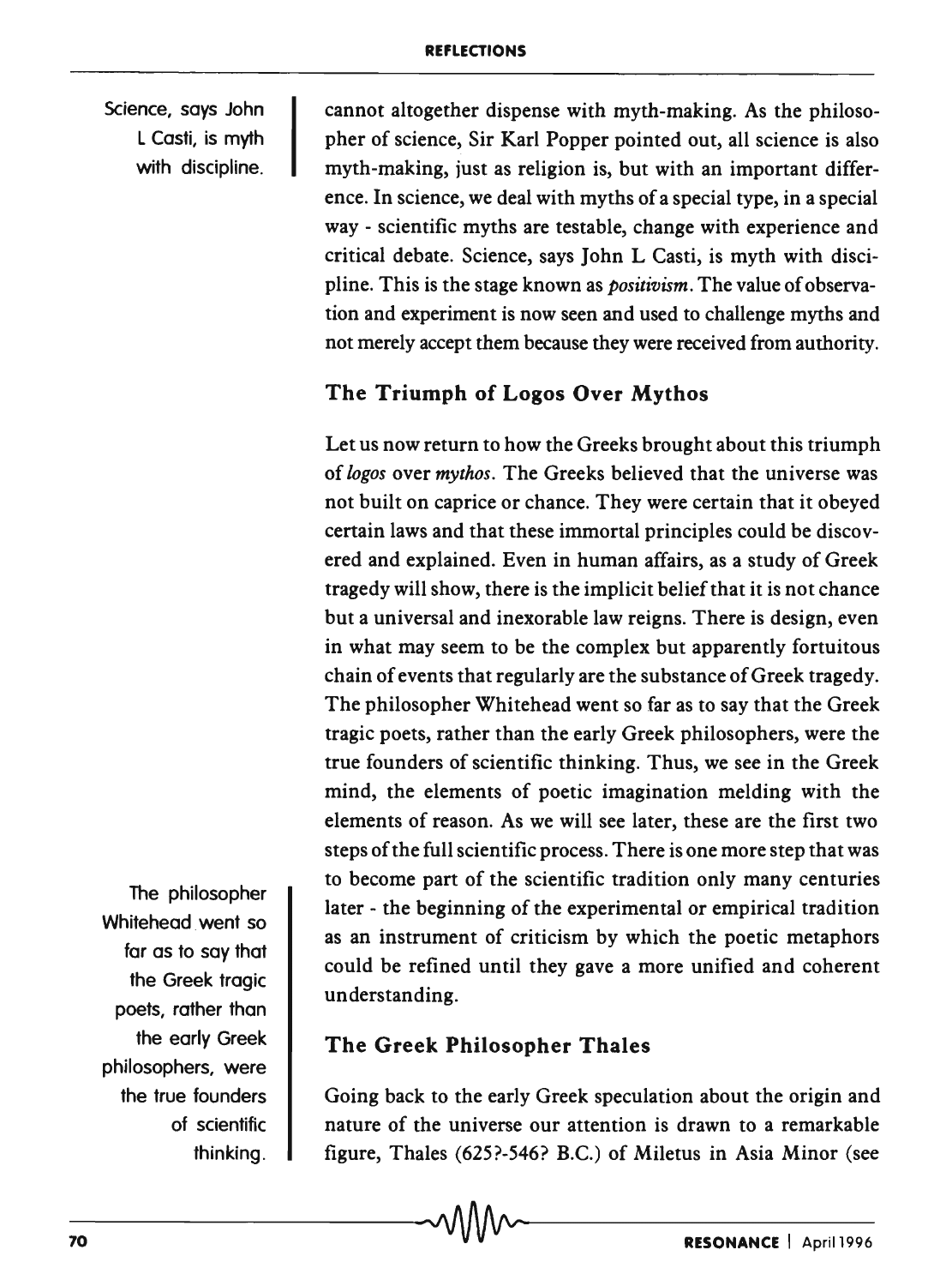## **Miletus, Chaldea and Egypt**

Miletus was an important port and the richest market in Ionia and traded extensively with many countries in the region. It is not surprising that Tholes was a merchant who travelled widely and learned a little of Egyptian mathematics and Chaldean astronomy. Chaldea was a region of ancient Babylonia in what is now south eastern Iraq. The early Chaldean (or Babylonian, as they are often remembered) astronomy between 700 and 500 B.C. was

box), the first of the great Ionian thinkers. He is the earliest known Greek philosopher, and was to found what is known as the Ionian school. He is remembered as the first scientist on Aristotle's authority because he is acknowledged as the first who expressed his ideas in concrete but logical, and not mythological, terms. Little that he wrote came down directly to us and what we know of him is through accounts by later Greek historians and philosophers. It is Aristotle who tells us that Thales was the first person to ask searching questions about the underlying material source of all things.

Greek thought so far was confined to grappling with moral, religious and social problems, and their speculative adventures remained restricted to how the universe came into existence rather than how it worked. Thales was to change all this. He was the first Greek philosopher to have predicted the total eclipse of the sun during the year 585 B.C. The Babylonians and Egyptians used mathematics and geometry as tools in practical life. Thales turned these tools into science. Some typical propositions that students are introduced to in their earliest encounters with geometry are believed to have originated with Thales: that a circle is bisected by a diameter, or that the angle inscribed in a semicircle is a right angle. He applied geometrical principles to the problem of measuring the distance of a ship at sea, informa-

built up for the very practical business of regulating their calendar and for making predictions; astrology and astronomy, until very recently, were inextricably mixed. They kept detailed astronomical records and could make accurate predictions of the sun and the moon. The Chaldeans also contributed to what could be called *commercial arithmetic,* and the Egyptians developed a sophisticated form of practical geometry (Greek for land-measuring).

> Thales is acknowledged as the first who expressed his ideas in concrete but logical, and not mythological, terms.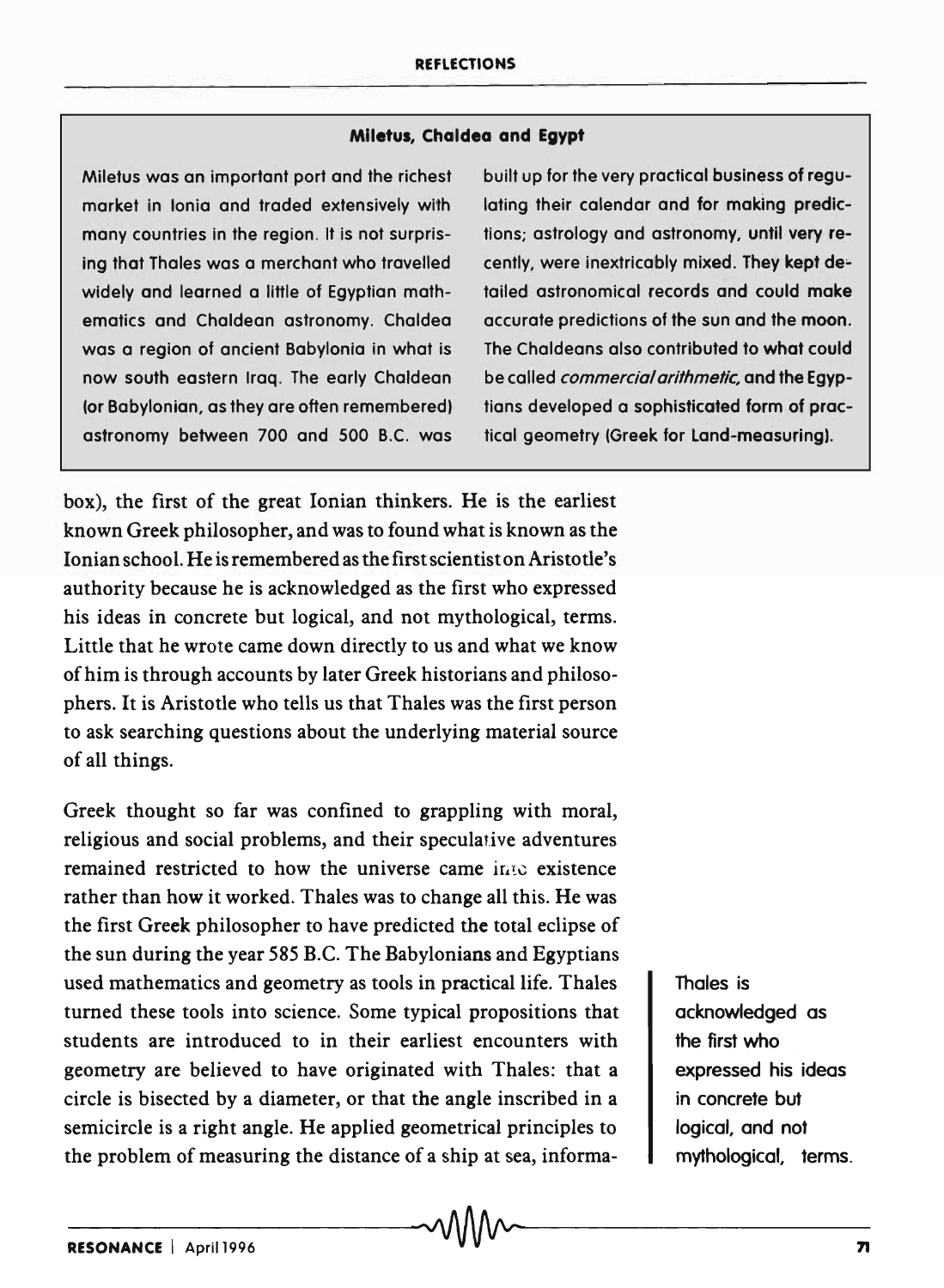1 The usual story of the absentminded Professor is told of Tholes, that on a walk he was so intently looking up into the heavens that he tumbled into a well; but a story of the other kind is related by Aristotle  $$ himself something of a philosopher and therefore not disinterested. Tholes was reproved for wasting his time on idle pursuits. Therefore, noticing from certain signs that the next crop of olives would be a large one, he quietly brought on option on all the Wine-presses of Lesbos, so that when the large crop come and everyone wonted to make his oil at once, they all hod to go to Tholes for a press. So he demonstrated that a philosopher can make money enough, if he thinks it worth doing. (From H D F Kitto, The Greeks.)

One of the most influential ideas to emerge from Greek thought is that "the universe is not only rational. and therefore knowable, but also simple" (in Kitto's words) tion which is vital to trade and commercial interests. He was therefore a very practical man in some ways but in other ways more typical of an absent-minded philosopher. Thales often 'wasted' time on idle pursuits.<sup>1</sup>

One of these idle tasks that engaged him rather delightfully was the simple question: What is the world made of? *The important leap here is the mere asking of the question.* This was typical of the Ionian Greeks; they had a passion for asking useless questions in a purely disinterested way. Also, they assumed that such questions were capable of being answered. And they knew, as if by a newly developed instinct, that what they were going to find would confirm their faith in a unifying principle that underlies all material forms in nature. Going back to the question Thales asked, he believed, incorrectly as we now know, that this substance was water. Note that Thales preferred to choose something as concrete and tangible as water as his universal substance or immortal principle, and expressed it in terms which were at once ready for objective and critical discussion and for experimental verification. Mythology and theology were giving way to science.

It was a curious answer, but he must have had some reasons for arriving at it. Water is everywhere, on land, surrounding the land, coming down from the clouds, gushing out of springs and wells. It can in turn be solid, liquid, or gas. Thales' answer was therefore based both on abstract reasoning and the observational evidence gathered through the senses. The most significant implication of Thales' answer was that in spite of the diversity of appearances, Thales was sure that the world consisted of one single element. This is one of the most influential ideas to emerge from Greek thought: that "the universe is not only rational, and therefore knowable, but also simple" (in Kitto's words).

There is also some irony in the fact that throughout history, philosophy and metaphysics have oscillated from complexity, multiplicity and pluralism (the world is a manifestation of an